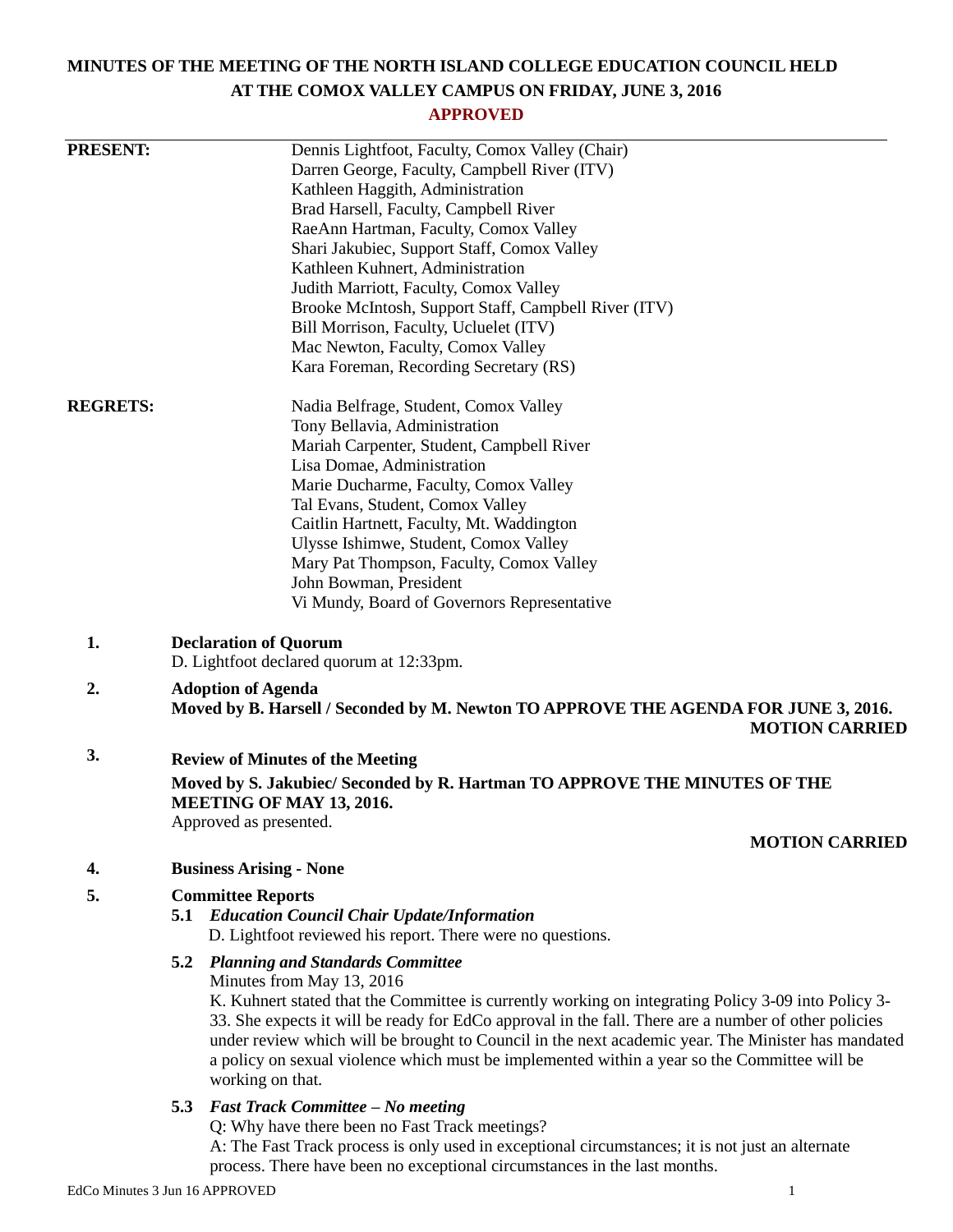### **5.4** *Curriculum Committee*

#### **Minutes of Curriculum Meetings – May 20, 2016**

Correction to minutes: Item 2.1.1 Discussion – this is an 8 month, not 8 week program.

#### **Documents for Review**

#### **5.4.1 Program Revision – Hospital Unit Clerk**

## **Moved by K. Haggith / Seconded by S. Jakubiec TO APPROVE THE PROGRAM REVISION.**

## **EFFECTIVE/START DATE: FA 2016**

#### *Rationale from form:*

*Students are required to complete the HUC Program within two, consecutive terms to remain current with major changes in the health field. For example, the IHealth initiative (Island Health electronic records system) is transforming health service delivery and administrative processes, necessitating skills-updating. This completion requirement is consistent with other Island Post-Secondary Certificate Programs. Discussion*:

Q: Is "within two consecutive terms" the clearest language for students, rather than "in one year"?

A: The proponent consulted with the Registrar's office on this language. In future it's possible there may be two offerings of this program so referencing "year" would be confusing.

#### **MOTION CARRIED.**

# **5.4.2 Course Revision – MAT 060 Provincial ABE Mathematics**

# **Moved by K. Haggith / Seconded by B. Harsell TO APPROVE THE COURSE REVISION.**

# **EFFECTIVE/START DATE: FA 2017**

### *Rationale:*

*Minor housekeeping details to more accurately describe actual course and delivery methods, MAT 066/067 is no longer offered (ACDs deactivated 3013-09-01) Discussion*:

It was noted that the Transfer Status is inaccurate. K. Kuhnert will follow up on this and make recommendations for better language. This is a minor change so will not need EdCo approval. There are other courses that will also require this clarification.

#### **MOTION CARRIED**

# **5.4.3 ITEMS 5.4.3 – 5.4.5 APPROVED as a bundle.**

## **Moved by K. Haggith / Seconded by K. Kuhnert TO APPROVE ITEMS 5.4.3 – 5.4.5.**

## **New Course – ESL 044 IELTS Preparation EFFECTIVE/START DATE: FA 2017**

#### *Rationale from form:*

*Currently we have 2 IELTS Preparation classes – one for reading & writing (ESL 042) and one for listening & speaking (ESL 043). We want to integrate ESL 042 & 043 into one 3 hour elective to:*

- *1. Make the IELTS Prep course more attractive to students (they can get preparation in all 4 skills in our course).*
- *2. Align the IELTS Preparation class with all our other 3 hour electives (right now it's more like a 6 hour elective).*

*Discussion*: None.

- **5.4.4 Course Deactivation – ESL 042 IELTS Preparation – Reading & Writing Approved as a bundle**
- **5.4.5 Course Deactivation – ESL 043 IELTS Preparation – Listening & Speaking Approved as a bundle**

## **MOTION CARRIED.**